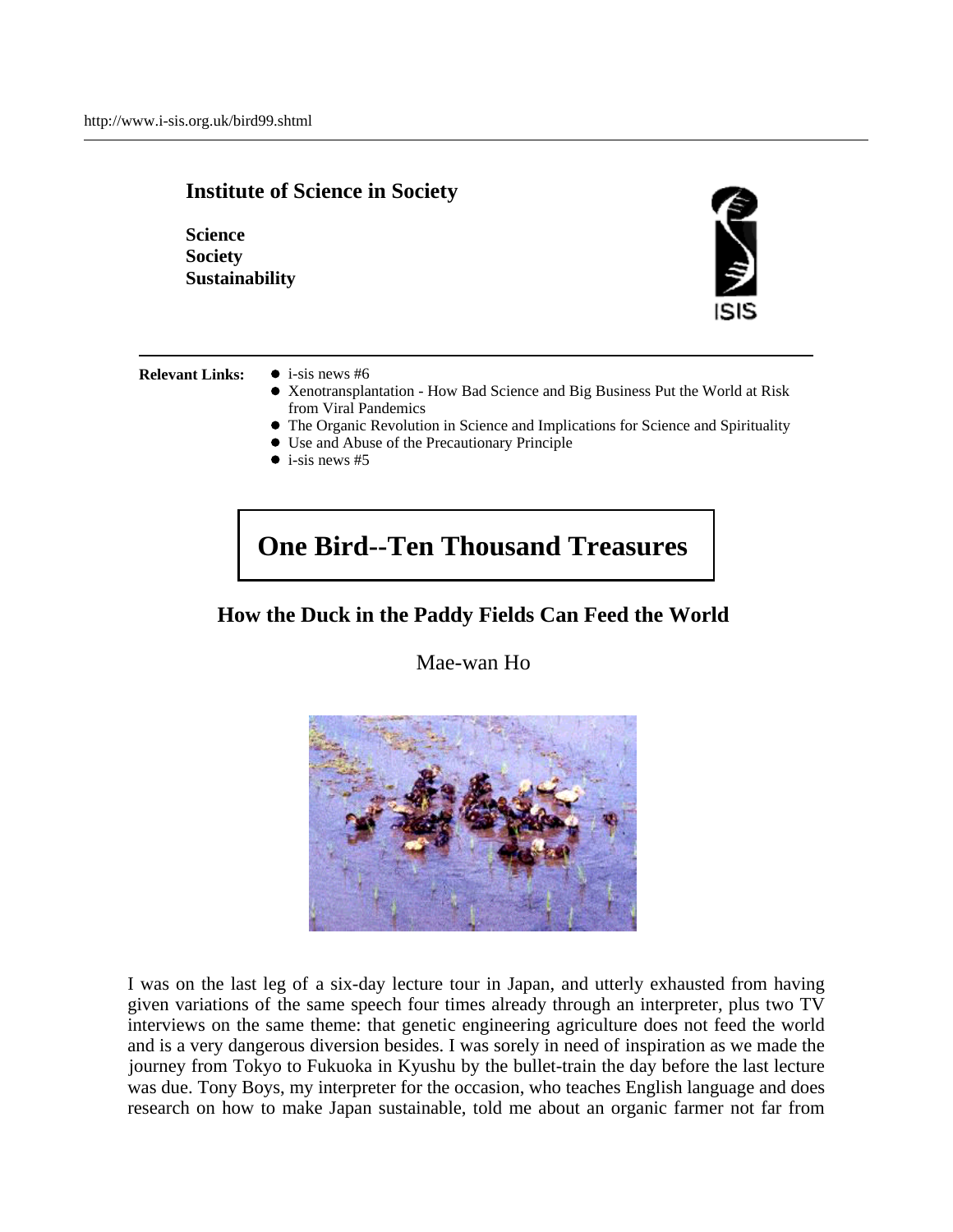Fukuoka, who has done wonders introducing ducks into the rice paddy field. I suggested we should visit him. Mr. Watanabe, the other speaker on our lecture tour, who has written many books including five recent ones on genetic engineering biotechnology, decided to come along.

The train ride lasted five and a half hours, speeding through a most unusual landscape which repeats itself in endless variations for the entire duration. It consists of large and small clusters of houses and the occasional single abode, all floating, it seems, on a sea of paddy-fields. Paddy fields fill every available inch of land that is not built upon, and most of the plots are tiny. That was a real surprise for me, who, like most people, imagine Japan to be a fully industrialized developed nation. Apparently, small-scale rice farming is still the norm. But, according to Tony, the Japanese Government want to change that, to make farming more efficient. Tony also told me that Japan was once self-sufficient in soya beans, but now 98% is imported. Consumers are up in arms as soya is extensively used in Japanese cuisine and a lot of it comes from the United States, the world's biggest grower of transgenic soya. The Consumer Union of Japan have collected 2 million signatures demanding compulsory labelling earlier this year. A much more comprehensive set of demands signed by 240 000 was delivered simultaneously to the Minster of Agriculture and Minister of Health on the day that I arrived in Tokyo. The demands included, besides compulsory labelling, a moratorium on growing transgenic crops, suspension of research on transgenic rice and cattle-cloning, withdrawal of cloned beef from the market, and, significantly, support for organic farming.

Our hosts from the Green Co-op in Fukuoka met us at the station, and after the usual polite exchange of bows, we were taken to another platform for the local train to Keisen, where the famous organic farmer Mr. Takao Furuno had kindly invited all three of us to stay the night with his family. The plan is to return to Fukuoka by lunch time the next day to give our lectures.

It was getting dark by the time we arrived in Keisen. Tony telephoned from a booth outside the station, and some minutes later, Mr. Furuno himself came to pick us up in his mini-van. We drove a short distance and stopped in front of a largish but modestly built and modestly furnished bungalo. Mrs. Furuno opened the door and gave us a warm traditional Japanese welcome. We were invited to sit down around the dinner table where all the children came to greet us. Five healthy, suntanned and smiling children, two boys and three girls between the ages of 16 and 8, introduced themselves, then retreated next-door to the kitchen where they were served supper. Grandma and Grandpa were busy with food preparation, and appeared only later to say hello.

The Furunos are a handsome couple in their forties. He is wiry and dark, with a winsome squint and sparkle to his eyes, which give him the appearance of being both amused and content with life, as he has every reason to be. He speaks in an even, unhurried manner, with a gentle tone. She is of medium build, lively, good looking and more openly ebullient about their success. Of course, they do not mean success in financial terms, they mean success of the farming method, which, since its introduction ten years ago, is now spreading all over Southeast Asia. In Japan, about 10 000 farmers have taken it up. The practice has been adopted by farmers in South Korea, Vietnam, The Phillipines, Laos, Cambodia, Thailand and Malaysia. Farmers have increased their yield 20 to 50 percent or more in the first year. One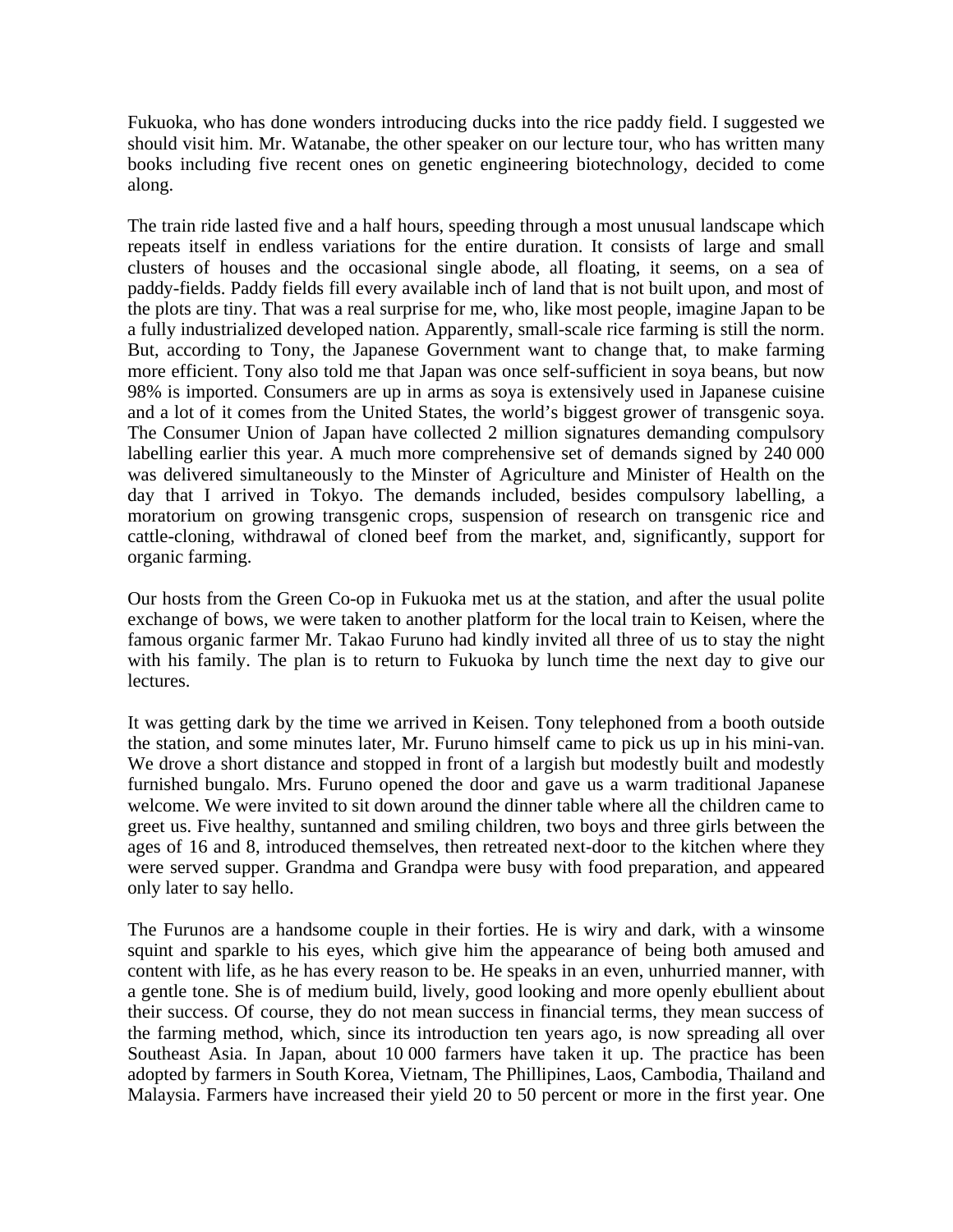farmer in Laos increased his income three-fold. It is obviously a boon to Third World farmers.

"We want to help", the Furunos declared, "financial success is unimportant. We did not patent the method, we just want it to be widely adopted." The method has been researched and perfected over the years in their own field. At this point, Mr. Furuno introduced one of the young men working with the family in order to learn the method. "There's always someone here who wants to learn, and everyday, I get several phone calls from people needing advice." He said as a matter of fact, without either false modesty or pride.

The young man's eyes widened when he learned that I was the niece of the wife of Kyu Ei Kan. Kyu Ei Kan is a writer most renowned for his books on how to make money. And to demonstrate that what he writes is sound, he proceeded to make a lot of money himself. The excited young man pushed the book he was reading in front of me. It had my uncle's photograph on the cover, and the title, *How I Became Rich -- An Autobiography*. Mr. Furuno must really be a great success if a young man who dreams of becoming rich should be so eager to learn from him. I made a mental note to tell my aunt, and maybe persuade my rich uncle to go into organic farming business.

"Well, it has been called a 'one-bird revolution'", my host began, "the duck is the key to success." The secret is to release *ducklings* into the paddy fields soon after the seedlings are planted. But won't the ducklings eat the rice seedlings? No. "It is in their nature not to eat the rice seedlings." Mr. Furuno assured me, then added, "agronomists in the university say it's because rice seedlings have too much silica."

They have made a very good video, complete with English narration, which shows how the ducklings readily take to the paddy field when they are led there to be released. About 20 ducklings are released per tenth of a hectare. They genuinely seem to enjoy getting into the water, where they paddled contentedly between the rows of rice seedlings, now ducking under the surface of the water, now raising their heads to swallow something, but never harming the rice seedlings. In fact, the ducks are good for the rice plants in many ways, including the mechanical stimulation they provide, which make the plant stems thicker and stronger, as demonstrated by careful experimentation. Mr. Furuno did attend agricultural college, but he did not learn the Aigamo method there. Aigamo is the name for the ducks, which is a crossbreed between domestic and wild ducks. He simply worked out the method by a combination of contemplation, inspiration and experimentation. Actually, ducks have been raised in paddy fields in China and probably other parts of South East Asia since a long time ago. But the farmers never left the ducks in the fields, and were unaware of all the benefits that the ducks can bring.

The benefits the ducks give to the rice plants are numerous; again, that was worked out by Mr. Furuno's scientific experiments carefully set up in the field. The ducks eat up insect pests and the golden snail which attack rice plants, they also eat the seeds and seedlings of weeds, using their feet to dig up the weed seedlings, thereby oxygenating the water and encouraging the roots of the rice plants to grow. You can actually see the difference between the plants in the Aigamo plots and the control plots without Aigamo. In fact, the ducks are so good at weeding that Third World farmers who have adopted the method now have time to sit and chat instead of spending up to 240 person-hours per hectare in manual weeding every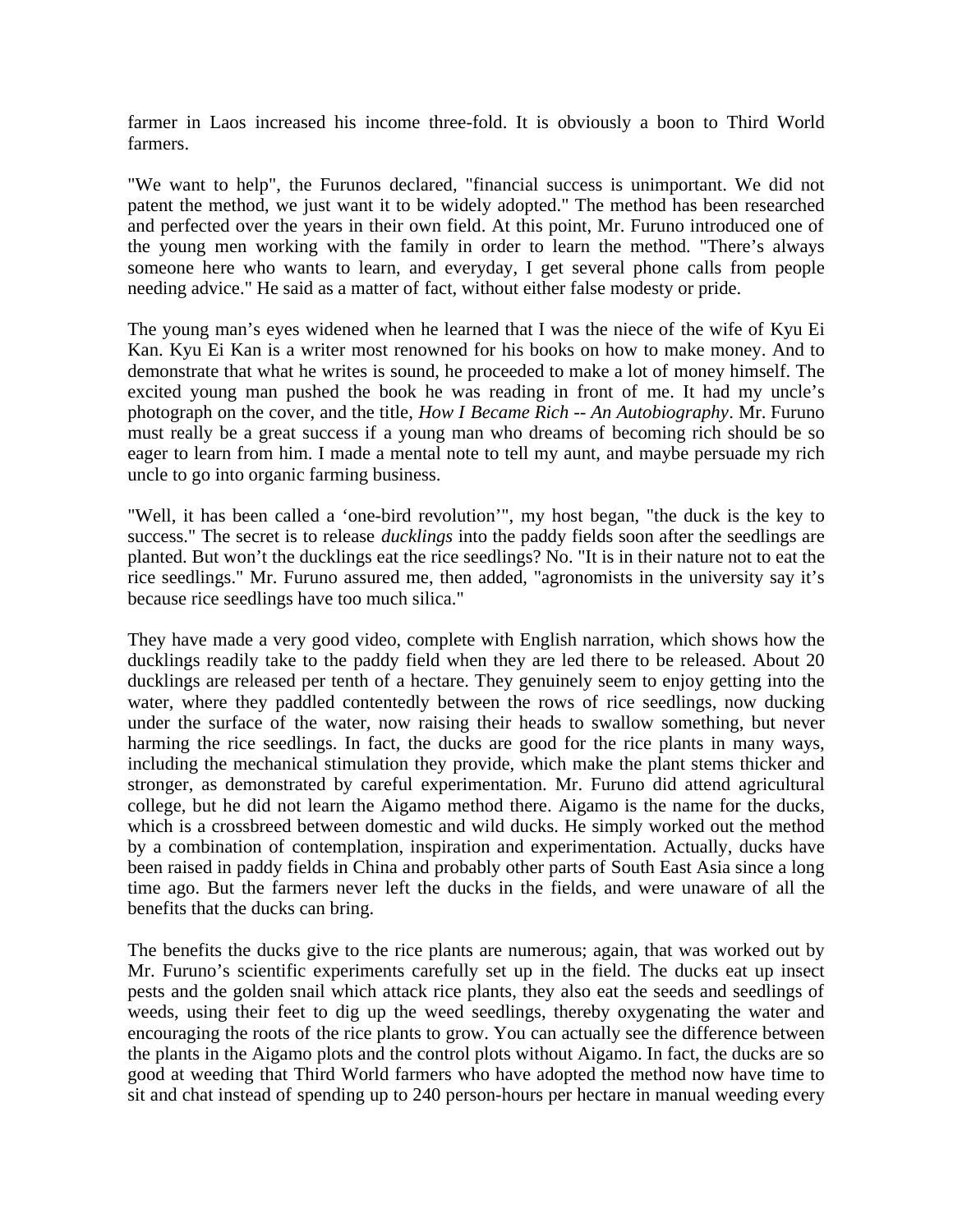year. Besides, 'pests and weeds' have been miraculously transformed into resources for rearing ducks. The ducks are left in the fields 24 hours a day, and do not need to be herded back to the shed. They are protected from dogs by an electric fence or some other barrier around the field. There is a patch of dry land for the ducks to rest and also for them to be fed waste grain from the rice-polishing factory, so they maintain a relationship with the farmer. But otherwise, the ducks are completely free-ranging until the rice plants form ears of grain in the field. At that point, the ducks have to be rounded up (otherwise they will eat the rice grains). They are then confined in a shed and fed exclusively on waste grain. There, they mature, lay eggs, and get ready for the market.

It was too early in the year to plant the rice seedlings in Furuno's own paddies. Japanese farmers time their planting according to the length of the growing season quite precisely. So, as we came South on the train, we noticed more and more dry vacant fields. Furuno's in-laws, who live some distance away, have already planted the seedlings and flooded the fields, and we were to be taken there to see the ducklings being released the next morning. His father-in-law was once a rich businessman, but had decided to give up business for organic farming. The in-laws, who look ten years younger than their age, live in a large house with a beautiful garden and a permaculture orchard where chickens roam freely to keep the ground free of weeds, and presumably, also provide chicken manuare to fertilise the trees.

The ducks are not the only inhabitants of the paddy field. The aquatic fern, *Azolla* , or duckweed, which harbours a blue-green bacterium as symbiont, is also grown on the surface of the water. The azolla is very efficient in fixing nitrogen, attracting insects for the ducks and is also food for the ducks. The plant is very prolific, doubling itself every three days, so it can be harvested for cattle-feed as well. In addition, the plants spread out to cover the surface of the water, providing hiding places for another inhabitant, the roach, and protecting them from the ducks. In fact, the roach grows so well in the paddy that Mr. Furuno has not bothered to count them. What do the fish feed on? They feed on duck feces, on daphnia and other worms, which in turn feed on the plankton. The fish and ducks provide manuare to fertilise the rice plants all through the growing season. The rice plants in turn provides shelter for the ducks.

The paddy field with ducks and all is really a complex, well-balanced, self-maintaining, self-propagating ecosystem. The only external input is the small amount of waste grain for the ducks, and the output? A delicious, nutritious harvest of organic rice, duck and roach. It is amazingly productive. The Furunos' farm is 2 hectares; 1.4 of which are paddy fields, while the rest is devoted to growing organic vegetables. The organic vegetables fields were full of butterflies of all kinds when we visited them the next morning. This small farm yields annually 7 tonnes of rice, 300 ducks, 4000 ducklings, and enough vegetables to supply 100 people. At that rate, no more than 2 percent of the population need to become farmers in order to feed a nation. Tony Boys indeed believes that with proper management, Japan can become self-sufficient once more. So who needs transgenic crops? The choice is clear, not only for Japan, but for all of South East Asia, and the world at large.

This Aigamo method also explodes the myth that organic farming is necessarily labour intensive. "Organic farming need not be labour intensive, it is fun!" said Mr. Furuno emphatically. The Furunos are not purists, and they use both mechanical harvesters and